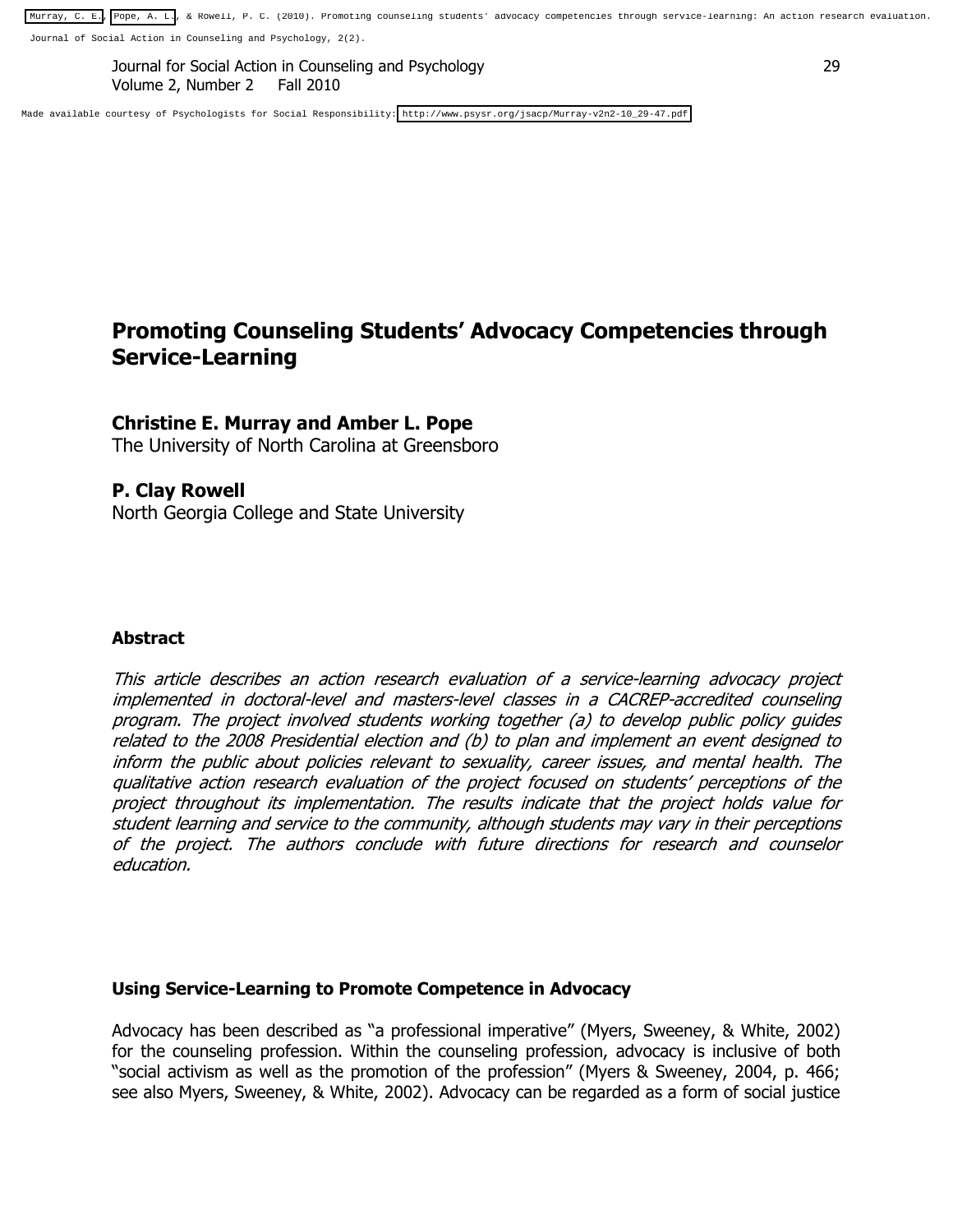work that targets societal and institutional practices that create barriers for clients to achieve access to tools for self-development and challenges social oppressions and inequality (Goodman, Liang, Helms, Latta, Sparks, & Weintraub, 2004; Kiselica & Robinson, 2001). In 2003, the American Counseling Association (ACA) took a public stance to recognize the importance of advocacy in the profession by endorsing Advocacy Competencies for counseling professionals. Moreover, Counselors for Social Justice (CSJ), an ACA division, has put forward a position statement calling for the infusion of the Advocacy Competencies into counselor education programs as a means to promote social justice (CSJ, n.d.). The majority (79%) of participants in a survey of leaders in the counseling profession indicated that they believed that counselor advocacy was most important "to the future of the counseling profession" (Myers & Sweeney, 2004, p. 469). However, despite this growing interest in advocacy in the counseling profession, many counselors lack training in advocacy information and skills (Myers, Sweeney, & White, 2002).

This article describes an action research evaluation of a service-learning advocacy project that was implemented in two counselor education courses—a masters-level Sexuality Counseling course and a doctoral level Career Counseling course—in a program accredited by the Council for Accreditation of Counseling and Related Educational Programs (CACREP). The purpose of this study was to identify the benefits of this project for students, the challenges students faced through the project, students' suggestions for improving similar projects in the future, and the value and usefulness of the service-learning advocacy project for student learning.

#### Advocacy Competencies

The ACA (2003) Competencies validate the importance of counselors developing understanding of the manner in which the larger context, such as economics and politics, impact the lives of clients. The Competencies indicate that advocacy may be an appropriate response for counselors if they become aware that these larger contextual issues have the potential to inhibit the positive growth of client populations, and can occur on a client, community or public arena level. Counselors therefore should develop competence in (a) empowering clients by helping them build advocacy skills, (b) negotiating relevant services to help clients access resources, (c) building collaborative relationships with relevant community agencies to address these challenges, (d) implementing systems-level advocacy initiatives, (e) communicating relevant information to the public, and (f) engaging in social/political advocacy (ACA, 2003). Some specific behaviors related to the public arena level of these competencies, particularly the public information domain, include the abilities to "prepare written and multi-media materials that provide clear explanations of the role of specific environmental factors in human development, communicate information in ways that are ethical and appropriate for the target population, and disseminate information through a variety of media" (ACA, 2003, p. 3).

Researchers suggest, however, that counseling students have a low level of participation in advocacy activities (Nilsson & Schmidt, 2005). One potential reason that counseling students and counseling professionals may be hesitant to become involved in advocacy efforts could relate to a lack of training. Nilsson and Schmidt (2005) stated, "Despite the call in the literature for counselors to become advocates for social justice issues, this value appears not to have filtered through graduate training programs to its trainees" (p. 277). Among the counseling profession's leaders surveyed by Myers and Sweeney (2004), a substantial proportion (41%) of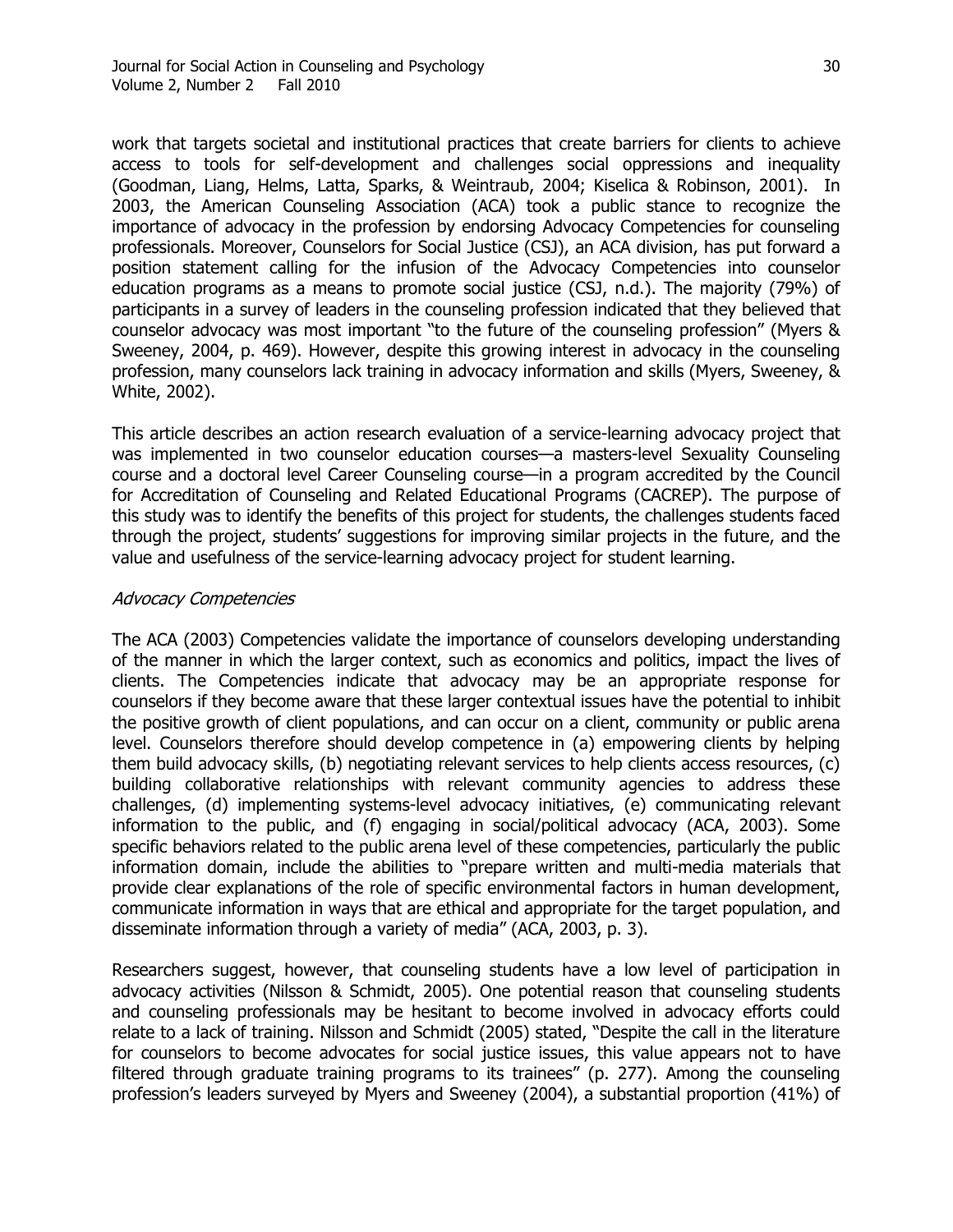the participants indicated that a lack of training in advocacy created an obstacle to engaging in advocacy efforts. Myers and Sweeney (2004) concluded by stating, "Counselor educators have a vital role to play in advocacy efforts by emphasizing the importance of advocacy for the counseling profession and of preparing professional counselors with the necessary knowledge and skills to be effective advocates for their profession as well as for the clients they serve" (p. 471).

Counselor educators must therefore consider the skills needed in order to train students to be effective advocates, as well as the instructional strategies that can be used for this training to be successful. We were unable to locate previous research testing strategies for training in advocacy skills. However, several skills have been noted as necessary for effective advocacy work, including an ability to inform policy makers about issues relevant to the counseling profession (Nilsson & Schmidt, 2005); strong communication skills; the ability to plan and implement individual, group, and organizational interventions; skills in utilizing media and technology; and research and assessment skills (Kiselica & Robinson, 2001). Nilsson and Schmidt (2005) also recommended that counseling students have opportunities to develop and practice advocacy skills, including organizing events and disseminating relevant information. Beyond advocacy skills, knowledge about relevant public policies, such as that which is available through the American Counseling Association's Public Policy web-site (http://www.counseling.org/PublicPolicy/) may be essential for conducting effective advocacy work.

In one of the first research studies of advocacy in the counseling profession, Eriksen (1999) conducted a qualitative study—including participant observation, informant interviews, and document analysis—to identify dimensions of advocacy among counseling professionals. Eriksen's interviews were conducted with individuals who had knowledge and experience related to counseling advocacy. Skills viewed as essential to successful advocacy include an emphasis on inclusiveness, taking an educational stance, strong communication skills, and matching the message to the needs and interests of the target population. Eriksen's (1999) research verified the importance in training counselors in advocacy skills in order for them to become effective advocates. Thus, the need exists for research examining strategies that counselor educators can use to promote these skills in their students.

#### Advocacy as a Form of Social Justice Work

Social justice work is regarded as efforts towards changing the societal and institutional context so that all individuals have equal access to basic rights, services, and goods that promote healthy human development (Goodman et al., 2004; Kiselica & Robinson, 2001). Forms of social justice work include advocacy, prevention, social action research, program evaluation, and community interventions (Goodman et al., 2004; Kenny, Horne, Orpinas, & Resse, 2009; Nilsson & Schmidt, 2005). Other forms, particularly prevention, are of growing concern in the counseling field, although a full review of other forms is beyond the scope of this article (see Kenny et al., 2009, for a thorough review of prevention as social justice work). CSJ (n.d.) has recognized advocacy as an important form of social justice work, stating, "Social justice advocacy is a fundamental element of providing culturally sensitive and effective services to clients [and] therefore should be a core element in counselor education programs." Despite calls for integrating social justice advocacy into counseling and counseling psychology (CSJ,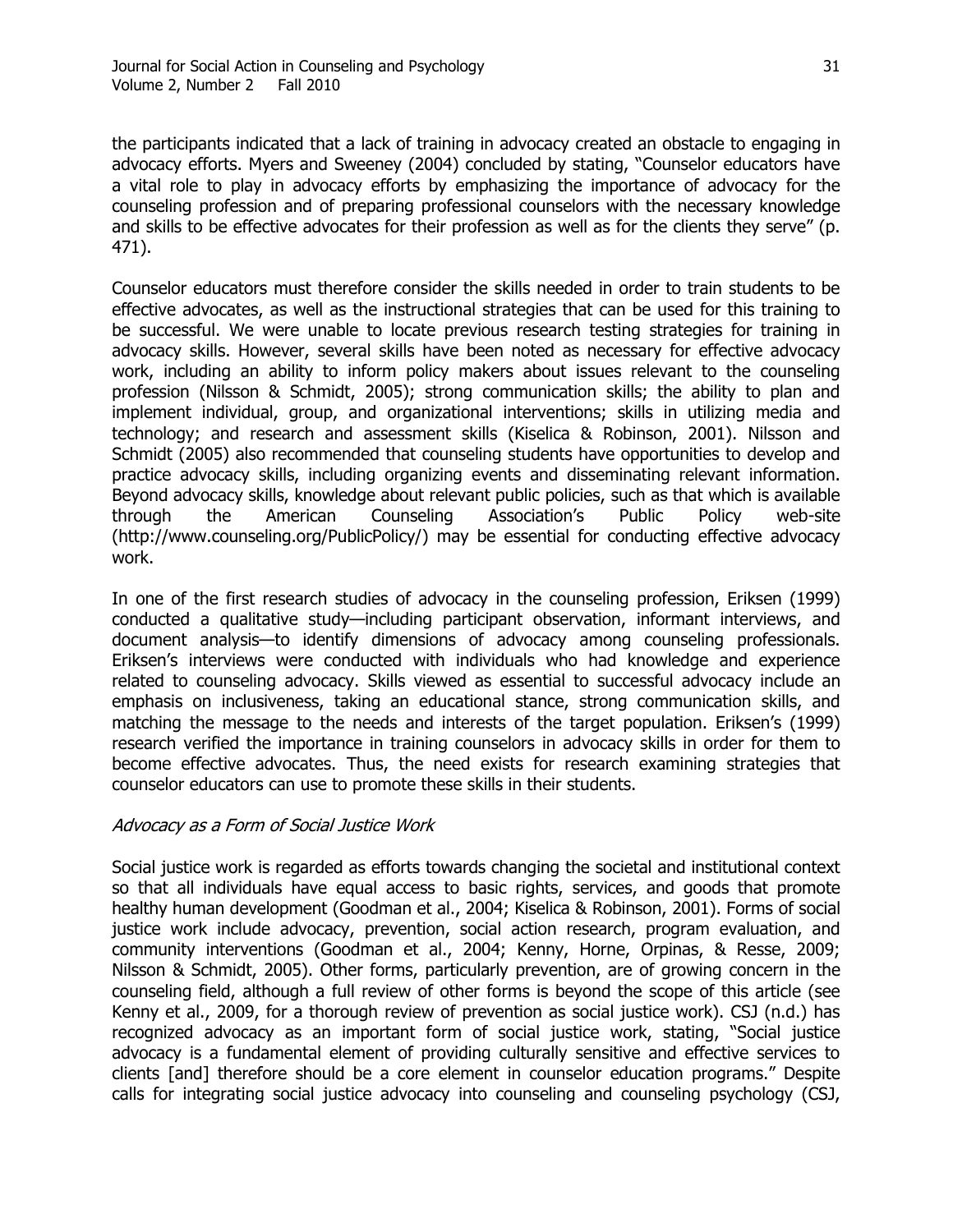n.d.; Nilsson & Schmidt, 2005), social justice work is still in the process of being defined by these fields into more concrete terms that counselors and counselor education programs can implement (Goodman et al., 2004). Only in the past decade and a half has the counseling profession has identified the skills (e.g., Eriksen, 1999) and competencies (e.g., ACA, 2003) needed for social justice advocacy.

Beyond the skills and competencies, Goodman et al. (2004) proposed a theoretical framework for social justice work based on the main tenets of feminist and multicultural counseling theories. From these theories, six principles to guide social justice work were identified: (a) ongoing self-examination, (b) sharing power, (c) giving voice, (d) consciousness raising, (e) focusing on strengths, and (f) leaving individuals with the tools for personal and social change (Goodman et al., 2004). Goodman et al.'s principles can help counselors translate some of the counseling skills they have developed to the competencies needed for social justice advocacy work.

Besides identifying the skills, competencies, and theoretical frameworks that guide social justice advocacy work, researchers also have examined the personal characteristics that were related to desired and actual involvement in advocacy among counseling graduate students using a social justice perspective (Nilsson & Schmidt, 2005). These researchers surveyed 134 counseling graduate students (including counseling and counseling psychology students) at a university in the Midwestern United States. Overall, the researchers noted that there were low levels of social justice advocacy work among many of the participants. The researchers therefore recommended that counselor educators engage their students in discussions about politics and social issues, encourage involvement with culturally diverse groups, and teaching them advocacy skills. Nilsson and Schmidt (2005) concluded, "It is possible that graduate programs in counseling need to incorporate more explicit training in the execution of needed social justice practices" (p. 276). One way to teach students the skills needed to engage in advocacy as a form of social justice work is through the experiential approach of servicelearning.

# Experiential Approaches and Service-Learning in Counselor Education

One approach for promoting advocacy skills within counseling graduate students can be found in experiential learning activities, and particularly service-learning. Counselor educators have consistently recognized the importance of experiential education in the training of counseling students (e.g., Pedersen, 2000). Moreover, counseling students have testified to the often powerful nature of experiential education in their learning process (e.g., Anderson & Price, 2001). Experiential learning activities hold particular promise for the promotion of advocacy skills. First, counseling students may view experiential activities as more valuable than intellectual activities for their learning (Torres, Ottens, & Johnson, 1997). Furthermore, experiential education can increase students' multicultural awareness (Villalba & Redmond, 2008)—a key component of multicultural counseling competence (Sue, Arredondo, & McDavis, 1992).

Service-learning is a form of experiential learning that integrates community service with classroom instruction (Murray, Lampinen, & Kelly-Soderholm, 2006). Service-learning enhances the academic experience by allowing students to practically apply their awareness, knowledge,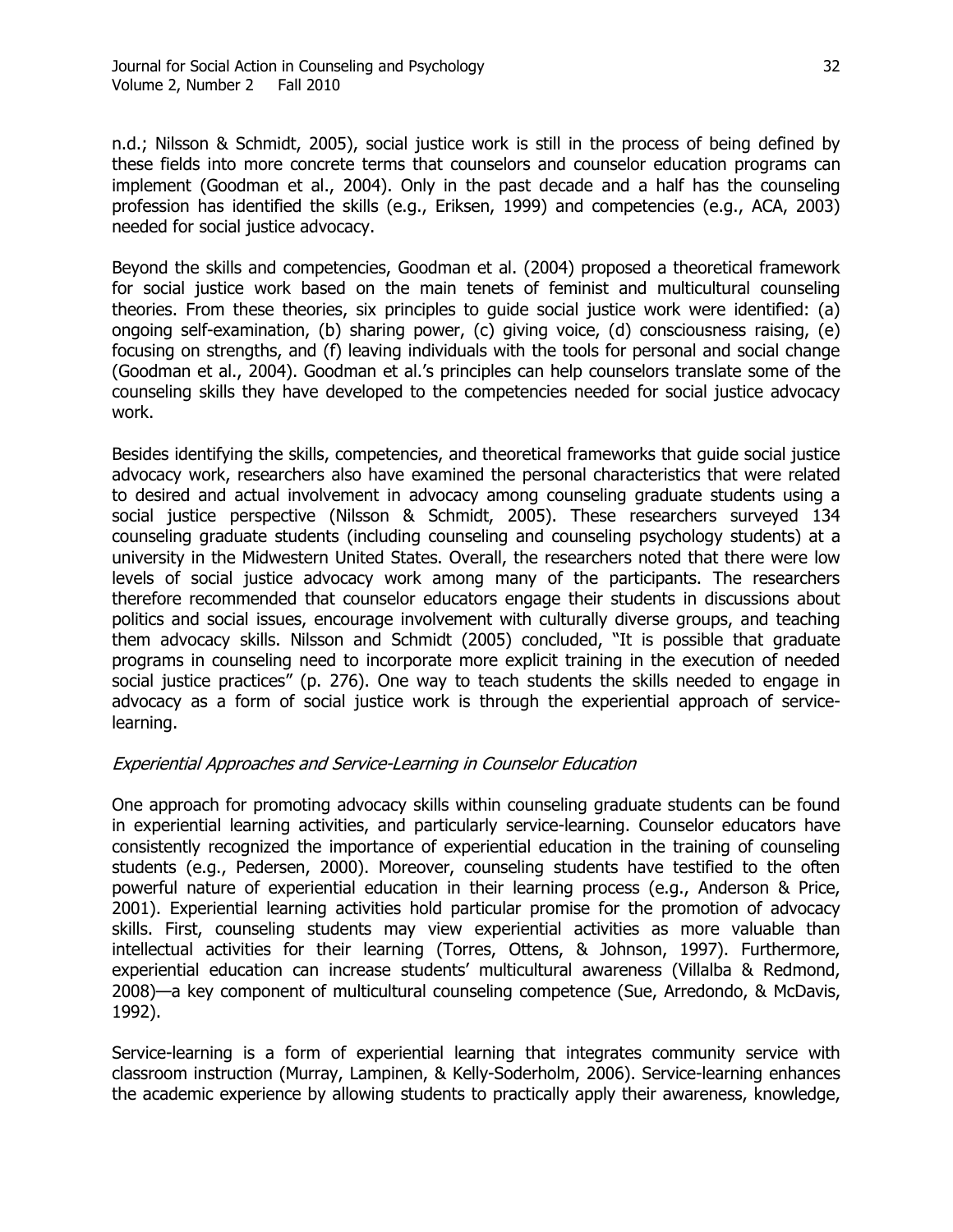and skills in a manner that benefits the larger community. Additionally, it encourages students' commitment to civic responsibilities (Baggerly, 2006; Burnett, Long, & Horne, 2005). Specifically, in counselor education programs, service-learning can help to expand students' focus beyond the individual relationship and promote their engagement in community activism as a means to help improve their clients' circumstances (Burnett, Hamel, & Long, 2004). Murray et al. (2006) outline multiple benefits of service-learning, including enhancing students' knowledge of the course content and enthusiasm for the course, experiencing personal growth through increased self-awareness and self-efficacy, developing multicultural awareness and competencies, and positively affecting students' professional development through leadership opportunities and group involvement.

Service-learning is heavily incorporated into counselor education programs through internship and practicum experiences; however, there is minimal literature that explores the effectiveness of service-learning in relations to students' experiences outside of their internship and practicum components (Burnett et al., 2004). The few researchers who have explored the effectiveness of service-learning in counseling programs outside of internship and practicum experiences have found it to be a positive experience for students, particularly when the project is matched with students' developmental level of counselor training (Barbee, Scherer, & Combs, 2003; Burnett et al., 2004).

# **Project Description**

The project that was the focus of this study involved was described in one of the course's syllabus as "a whole-semester, entire-class project designed to help students build skills in advocacy, mental health education, and increasing the public's knowledge related to sexual health issues." This project intended to address students' development of the ACA Advocacy Competencies (2003) across the three levels of client, community, and the public arena. However, the nature of the project as a public awareness campaign dictated that students' advocacy competency development was concentrated in the public information domain of the public arena level of the ACA Competencies. The principles of social justice work, as identified by Goodman et al. (2004), that this project incorporated were giving voice and leaving clients with the tools for social change.

Students in three courses in a CACREP-accredited program were enrolled in the service-learning advocacy project during the Fall 2008 semester. The involved courses included (a) a sexuality counseling course, with four students enrolled, all of whom were advanced masters-level students enrolled in their final semester of study in the program's couple and family counseling track; (b) an advanced career theories and counseling course, which was comprised of ten firstyear counselor education doctoral students; and (c) a professional orientation course for firstyear masters students, with an enrollment of 31 students. These courses were selected for inclusion in the service-learning project based on the instructors' interest in including the project in their courses, the relevance of the project to the content of these courses, and because these courses included students at different stages in the counselor education program, thereby increasing the number of students able to participate in the project. Only the sexuality counseling and advanced career course students were included in the action research evaluation, however, because the students in the other class were given options by the instructor as to their level of involvement in the project. Therefore, the remainder of this article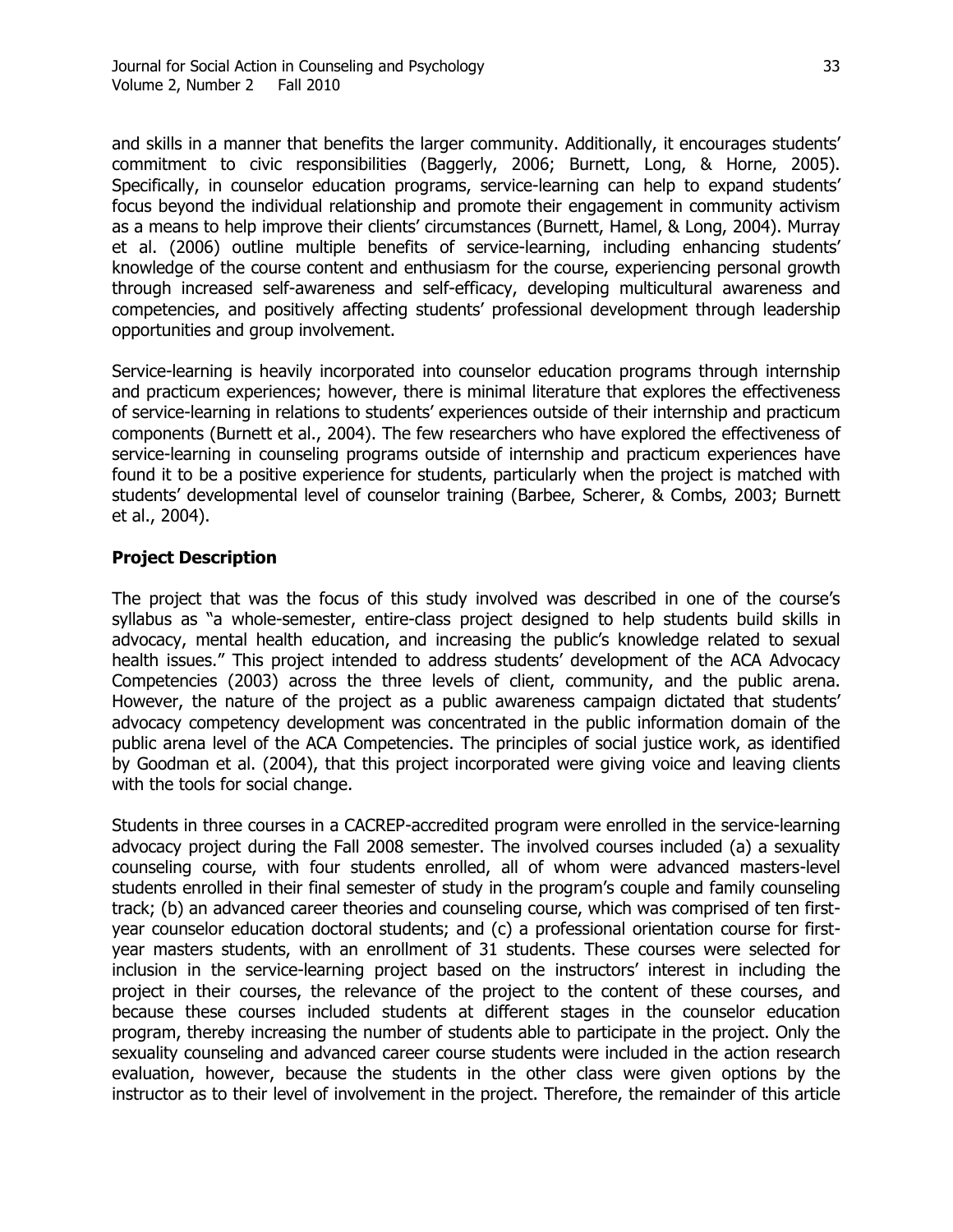will focus on the project as it occurred within the sexuality counseling and advanced career counseling courses. There were some similarities and some differences in the manner in which the project was used in these two classes, and these will be noted in the remaining description of the project.

Prior to the semester in which the current project occurred, the first author, who is the instructor of the sexuality counseling course, had implemented similar public awareness campaign projects during two previous semesters. During those semesters, the students were given the freedom to select the topic, content, and format of their service-learning advocacy project, as long as it related directly to sexual health issues. These projects resulted in the creation and promotion of resources related to a comprehensive view of sexuality in couple relationships (during the first semester of implementation; http://www.uncg.edu/ced/bbandb/) and sexual wellness (during the second semester of implementation; http://www.uncg.edu/ced/swbk.html). Anecdotally, the response to these projects among the students was positive, and several indicated to the instructor that they enjoyed the opportunity to participate in an assignment that had an impact beyond the classroom. However, some previous students suggested that the project might be improved if the students were provided with a more direct focus for the assignment during subsequent semesters.

Thus, in planning for the Fall 2008 semester, the first author contacted the enrolled students prior to the start of the semester to offer them possible areas of focus for their service-learning advocacy project in the upcoming semester. Simultaneously, the first author and the third author, who was the instructor for the advanced career counseling course, began conversations about possible service-learning options for the career counseling course. The idea of an election-focused service-learning advocacy project grew out of these conversations, as the first author was familiar with another project that had been done at another university during the previous Presidential election year. This project was then presented to the sexuality counseling students as one option for the project, which the students ultimately chose for their assignment. The advanced career counseling course instructor decided to include the project in that class, and, upon learning of the project, the professional orientation course instructor also decided to include it as an option for those students as well.

Therefore, the service-learning advocacy project done by the sexuality counseling and advanced career counseling courses was related to the 2008 Presidential election. There were two components to this project, which the students titled, "Your Sex Life, Your Career, Your Mental Health ... Your Vote!" First, the students in each class worked together to develop policy quide books regarding the Presidential and/or Vice Presidential candidates' positions, voting records, and proposals about issues related to the topics of each class (e.g., sexuality, career development, and mental health). The sexuality counseling class students included both the Presidential and Vice Presidential candidates in their guide book, and the advanced career counseling students included only the Presidential candidates. These guidebooks were made available electronically through the project web-site (http://www.uncg.edu/ced/vote.html) and were intended to be a source of objective information about the candidates' stances on the covered issues.

Second, the students were required to plan and carry out an event to inform a target audience about the information gathered through the process of creating the policy guide books. The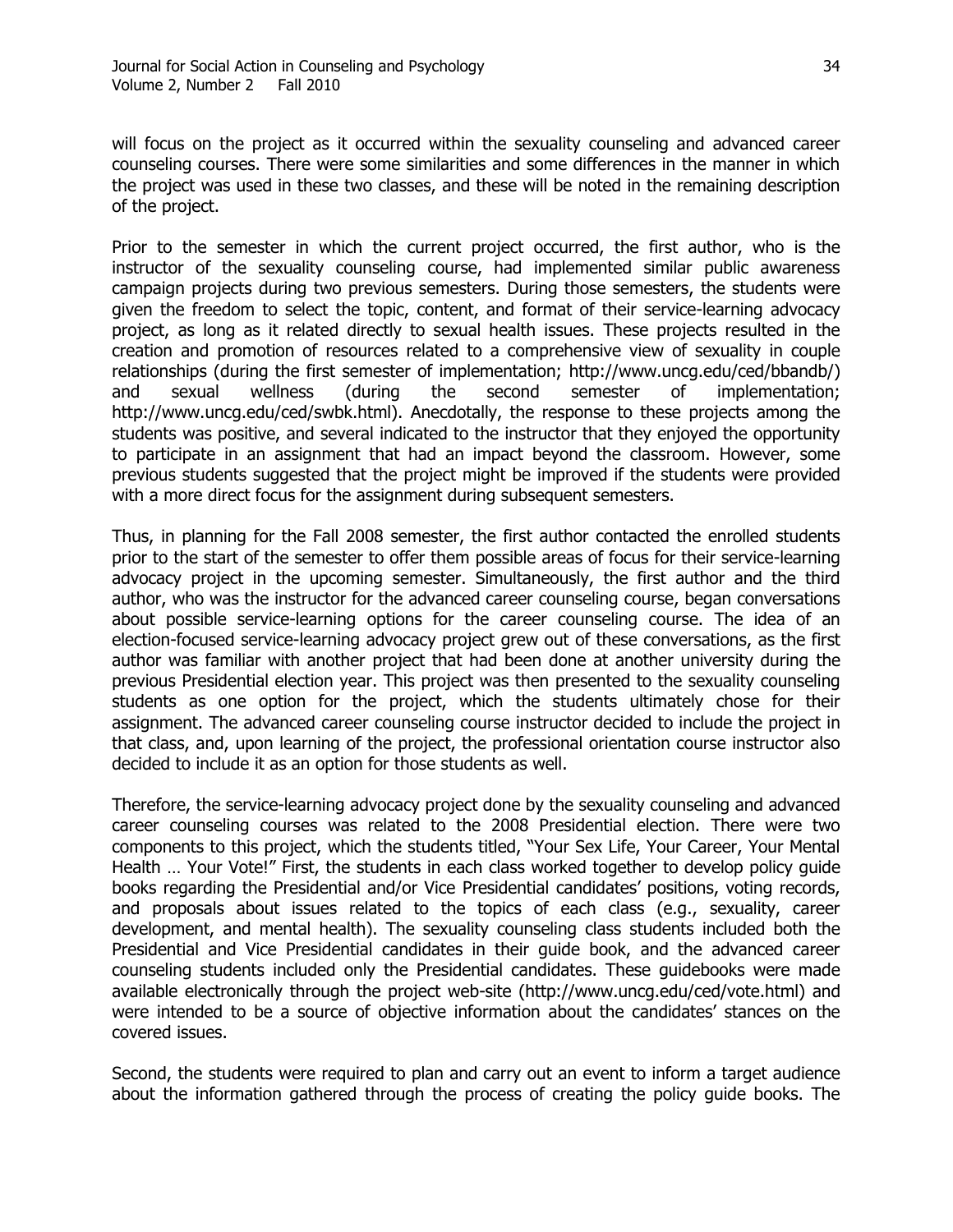sexuality counseling class students took the lead in planning and preparing this event because the project was a larger component of that class as compared to the other classes. However, students in all three involved classes participated in this aspect of the project on the day of the event. The students determined that their target audience would be the campus community, and they planned a day-long, interactive exhibit that took place in the university's student union in a high-traffic area near the university bookstore and a large food court.

In previous semesters, the first author had allotted approximately 50 minutes of class time every week throughout the entire semester to the service-learning advocacy project. However, because the election occurred midway through the semester, the course schedule was adjusted accordingly, with additional class time being allotted in the beginning of the semester and the project being completed once the election was over. Therefore, although a similar amount of time was allocated to this project as compared to previous semesters, the distribution of this time across the semester was different with this project. Upon completion of the project, time was allotted during one session of each class for final processing and reflection upon the project, as is typical of service-learning methodologies (Eyler, 2002).

#### **Evaluation Methodology**

The present study incorporated a fusion of action research and consensual qualitative research methodologies to examine the process and impact of conducting the service-learning advocacy project in the two designated counselor education courses. Action research is used widely in the study of various educational methodologies. Action research involves "trying out ideas in practice as a means of increasing knowledge about or improving curriculum, teaching, and learning" (Ferrance, 2000, p. 26). Consensual qualitative research (CQR: Hill, Thompson, & Williams, 1997) emphasizes consensus among judges to qualitative data in an exploratory, discovery-oriented process. The evaluation of the current project followed the five phases of action research: (a) problem identification, (b) data collection, (c) data interpretation, (d) action based on the data, and (e) reflection (Ferrance, 2000). For parts b and c above, we used CQR procedures for data collection and interpretation.

The aim of the study was to determine the project's impact on students' learning and to identify potential revisions to the project in future implementations of it in this and other counselor education programs. The corresponding research questions for this study were: (a) What benefits do students believe that the service-learning advocacy project holds for the development of their knowledge and skills related to their counselor education courses?; (b) What challenges do students face through their participation in the service-learning advocacy project, and how do they address these challenges?; (c) What suggestions do students have for improving the service-learning advocacy project in the future?; and (d) To what extent do students believe that the service-learning advocacy project was a useful and valuable assignment?

Data collection occurred in the following manner. Students had the option of participating in the action research study, and those who were interested in participating signed an informed consent document at the beginning of the semester (note that the informed consent documents were signed while the instructors were outside of the classroom). Data collection was ongoing throughout the duration of the project. In biweekly intervals (i.e., five times), the second author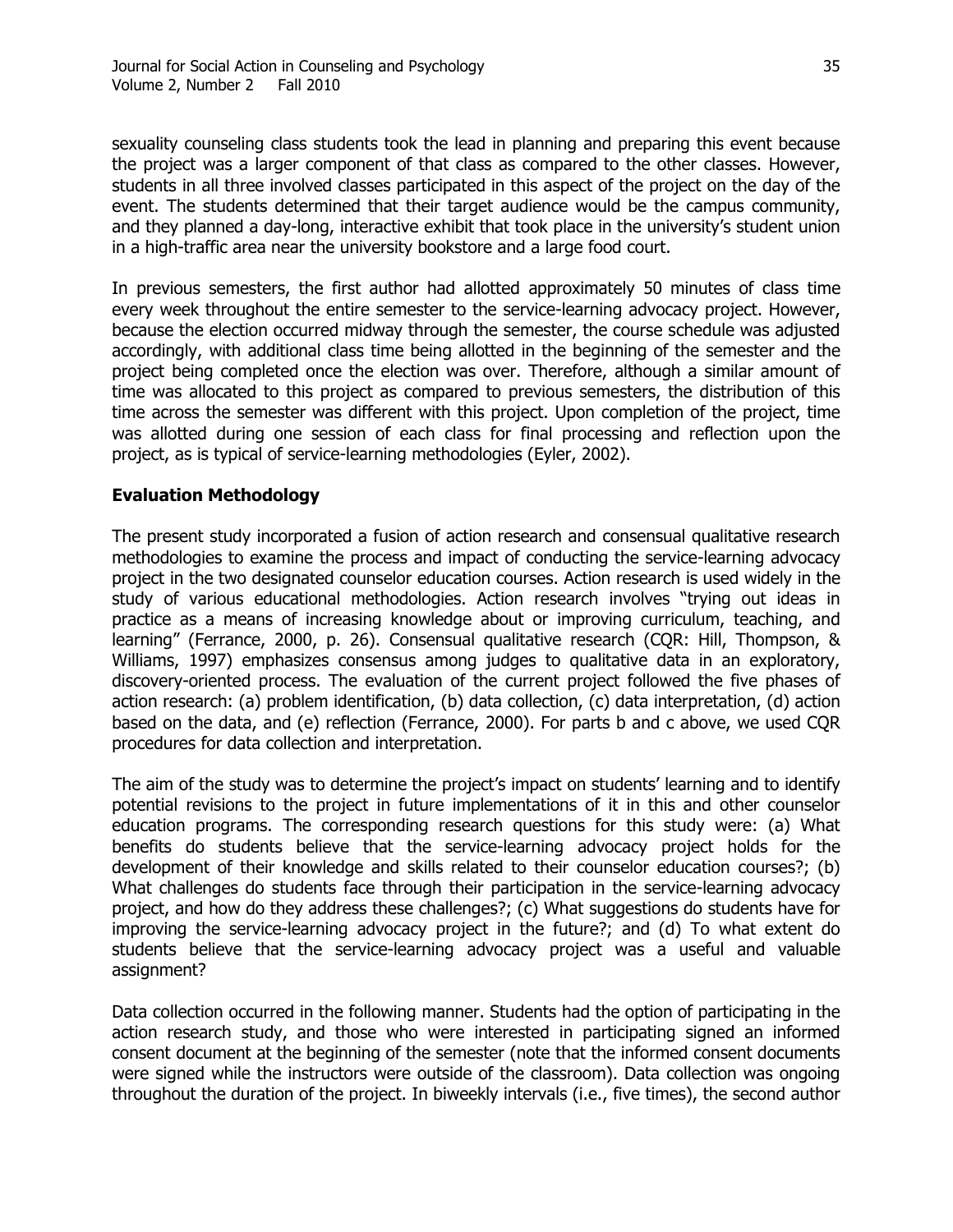(who was the graduate assistant for the course) sent an e-mail to all students who agreed to participate in the action research project. This e-mail included four open-ended questions that correspond to the study's research questions as described above. Participants were asked to provide honest, detailed responses via an e-mail reply to the second author. The second author then compiled the responses into a database and removed any identifying information about the students. During the final data collection period (i.e., at the end of the project), an additional question was asked: What is your overall reaction to the service-learning advocacy project and its usefulness in this course? The data were coded to allow for the tracking of participants' responses over time at the individual level.

Attention was paid to the ethical considerations involved in this study. The major ethical issue related to this project stems from the fact that two of the researchers were also the course instructors. This arrangement is typical of action research, which has been used historically by educators seeking to improve their instructional methods (Ferrance, 2000). Nevertheless, it creates a dual relationship (i.e., instructor/student and researcher/participant) that warranted safeguards for students. First, this study was approved by the Institutional Review Board. Second, although students were required to participate in the project in order to pass the course, students were not required to participate in the study, and their decision whether or not to participate had no bearing on their grade for the course (ACA, 2005, standard G.2.c). Third, as an additional protection for students' confidentiality, the instructors did not have access to any of the raw data that contained identifying information about the students.

Data analyses and interpretation were ongoing throughout the semester, and CQR procedures were used to identify themes in student responses within each of the research questions and corresponding questions asked of students. According to Hill et al. (2005), the first step in CQR data analysis involves developing an initial list of codes to explain the data. The first author developed this list based on the interview questions and the literature. In the current study, the researchers independently coded the compiled student feedback based on this initial list. If any data did not seem to fit any initial code, the researcher created a new code.

The next step in CQR is for the researchers to meet and come to consensus on a final code list. The researchers once again independently coded the data based on the modified code list. This process of independently coding the data and then meeting to reach consensus occurred throughout the semester as new data was collected. The notes from these meetings became part of the data considered in the data analyses and interpretation. At the end of the semester, an emergent coding strategy was used to identify the themes in participants' responses to each of the questions, and the original data were subsequently coded according to the final coding schema. During the consensus meetings, when complete consensus was not achieved based on the researchers' original assigned codes for particular statements, the researchers discussed the statements in question and came to a consensus decision regarding the code to be applied to those statements. Inter-rater agreement was high, with an overall percentage agreement of 89.9%, and 116 of 158 statements (73.4%) demonstrating initial consensus among all three researchers.

Student participants were informed at the start of the semester that the emergent themes may reveal actions that can be taken during the semester to improve the project. These needs were discussed in the ongoing meetings between the research team, and they were subsequently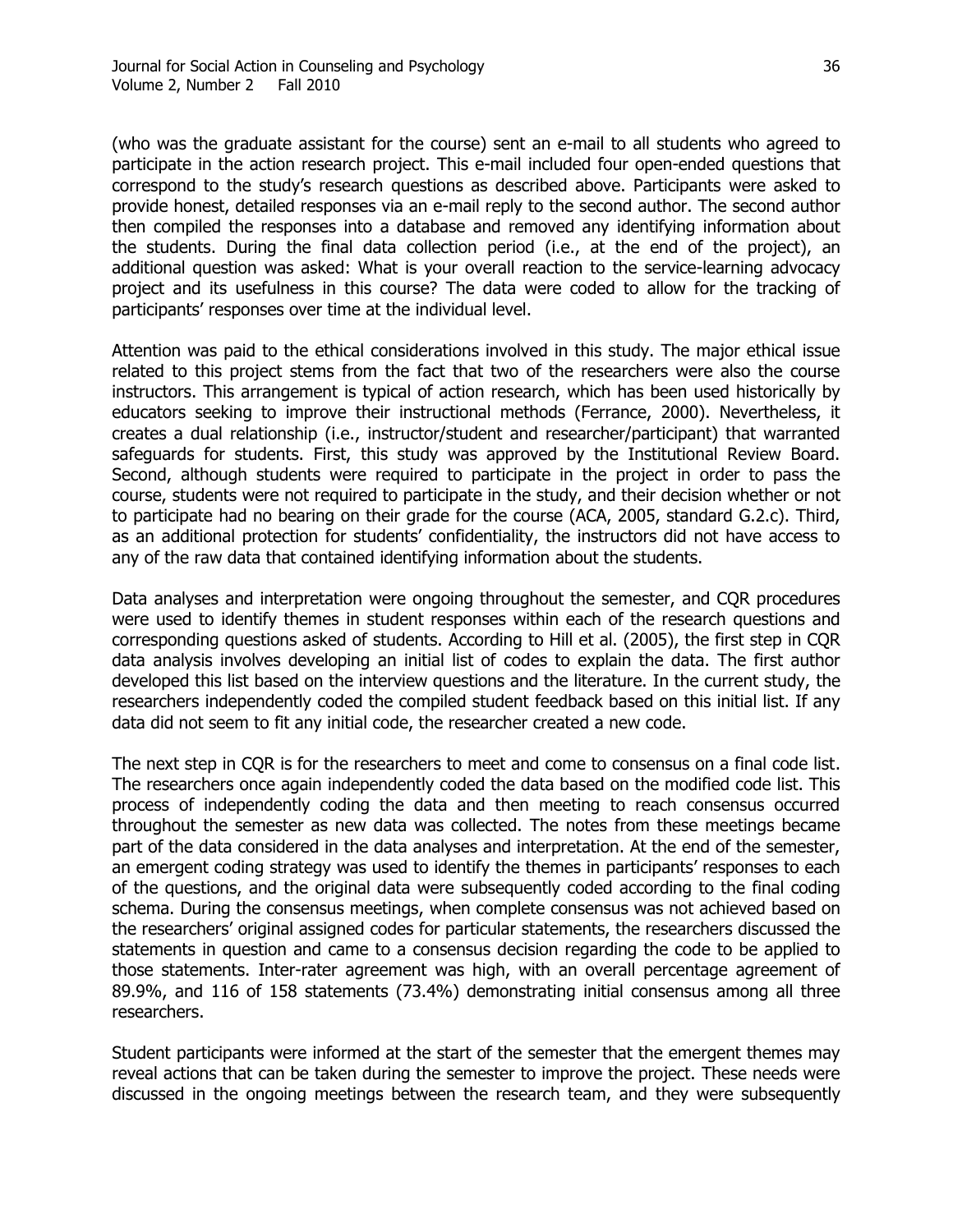addressed and monitored among the students. The nature of the needed actions related primarily to the explanation and structure of the project.

#### **Results**

All ten students enrolled in the career counseling course provided responses to at least one round of data collection. The numbers of career counseling students participating in each round of data collection were as follows: Round One (seven students); Round Two (three students); Round Three (five students); Round Four (three students); and Round Five (five students). Of the four students enrolled in the sexuality counseling course, three students responded to at least one round of data collection. The numbers of sexuality counseling students participating in each round of data collection were as follows: Round One (three students); Round Two (three students); Round Three (three students); Round Four (two students); and Round Five (three students). Due to the small class size and in an effort to further protect participant confidentiality, the demographic characteristics of participants were not assessed. However, the instructors report that the career counseling class was comprised of six females and four males, and the sexuality counseling course was comprised of four females.

In this section, we describe the themes that emerged within each question asked of students throughout the semester about the service-learning advocacy project. We present the description of each theme, along with illustrative quotations representing each theme.

#### Benefits of the Service-Learning Advocacy Project

Context and application. A number of students indicated that the project helped them to connect course material to the "real world" and to the larger social context. For example, one student stated, "I think that this project helps me to see these issues on a national and even global scale. It helps me to look at things from a broader perspective."

Policy knowledge and awareness. Several students also reported that the project helped them increase their personal understanding of public policy and politics. According to one student in the sexuality counseling class, "The campaign project has been a great eye opener to how the candidates view issues with women as well as with sexuality."

Advocacy skills, competence, and value. Several benefits were mentioned related to the project helping students develop an increased understanding of advocacy in the counseling profession. Some students indicated that they developed skills to conduct advocacy work through the project. One career counseling student said, "I think we will benefit in the areas of presentation skills and advocacy skills." Other students indicated that the developed advocacy competence and self-efficacy (i.e., confidence in their ability to do engage in advocacy, promotion, and service skills) through the project. As one career counseling student said, "It will encourage my confidence also in advocating for my profession and clients." Students also noted that they developed a greater appreciation for the value of advocacy for the counseling profession, as illustrated in the following statement by a sexuality counseling class student: "it has helped me to see the issues that we focus on more broadly. Also, that we need to be advocates as counselors and get involved with politics to try to create positive change."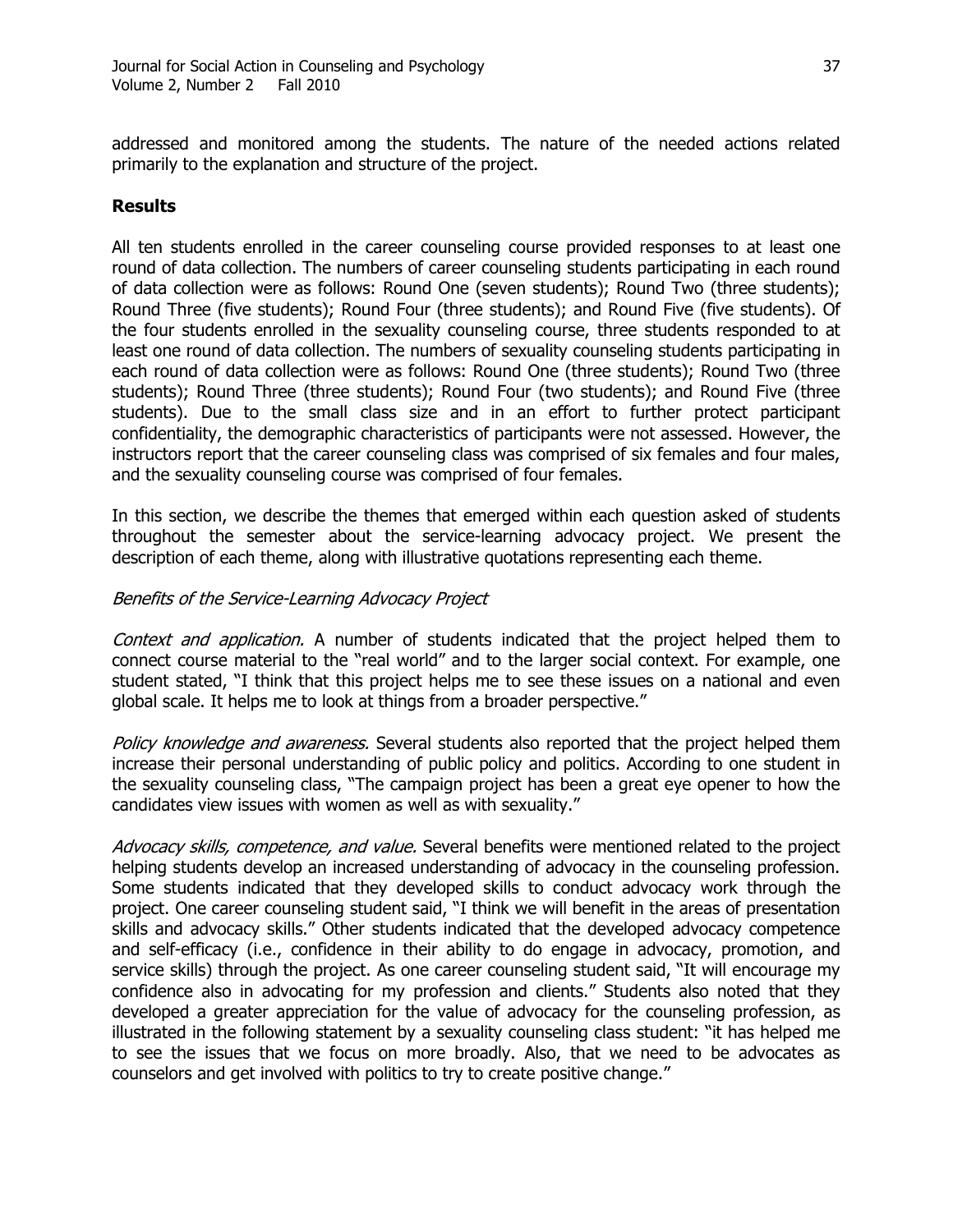Promoting class dialogue. Another benefit of the project mentioned by students was that it prompted relevant class discussions. A career counseling student said, "I feel that this campaign has allowed us to have more meaningful conversations about how politics influences careers and career counseling."

Uncertain or minimal benefits. Despite the benefits mentioned above, five students reported that they were not sure if they gained any benefits from their participation in the servicelearning advocacy project related to their development of knowledge and skills connected to the content of the course. It is important to note that these statements were made only by students in the career counseling class, which the researchers believe may be related to concerns expressed in latter responses regarding the developmental level of the assignment, as will be addressed later in this section and the Discussion. One of these students said at the end of the semester, "It made me stop to focus on the significance of career issues and politics. But overall it did little for the development of my knowledge and skills related to the course."

#### Challenges Students Faced through Participating in the Service-Learning Advocacy Project

Organizational challenges. Many challenges faced by students through this project related to organizational issues and completing the project successfully. One specific organizational challenge involved time-related challenges. As one career counseling student said at the end of the semester, "The time to prepare for the project was the most challenging...We were given a small amount of time in class to address the project." Another organization-related challenge was related to information, in that some students indicated that they faced challenges related to finding credible information about candidate's positions, as well deciding about what information they would use for the project. According to a career counseling student, "Challenges so far have simply been about sifting through the myriad sources of information and choosing what is important." Other organization-related challenges related to communication and coordination, in that some students reported that they were challenged by the extent to which the project required communication and coordination with the other involved classes, each other within the classes, and the professors. In describing the strategies used to manage this challenge, a sexuality counseling student reported that "by keeping in good communication and delegating tasks to everyone, we were able to get everything done w/o too much stress on one individual." Other general organizational issues were mentioned by students, such as the following statement made by a sexuality counseling student: "I think the only challenge I have faced with the campaign project is feeling like everything is covered and taken care of because we created the structure of the project while generating the content for it."

*Meaning and motivation.* Two students in the career counseling class reported that they faced challenges related to finding meaning in the project, feeling connected personally to the project, and wanting to engage in the required work. As one of these students said at the first round of data collection, "I have faced the challenge of getting started, and have essentially accepted the fact that I have a few weeks yet to accomplish this." Later in the semester, this same student said at the fourth round of data collection, "I have addressed the challenge of choosing to care about his project. I have addressed this challenge by remembering the project's influence on my grade and the usefulness of the candidate info to the public."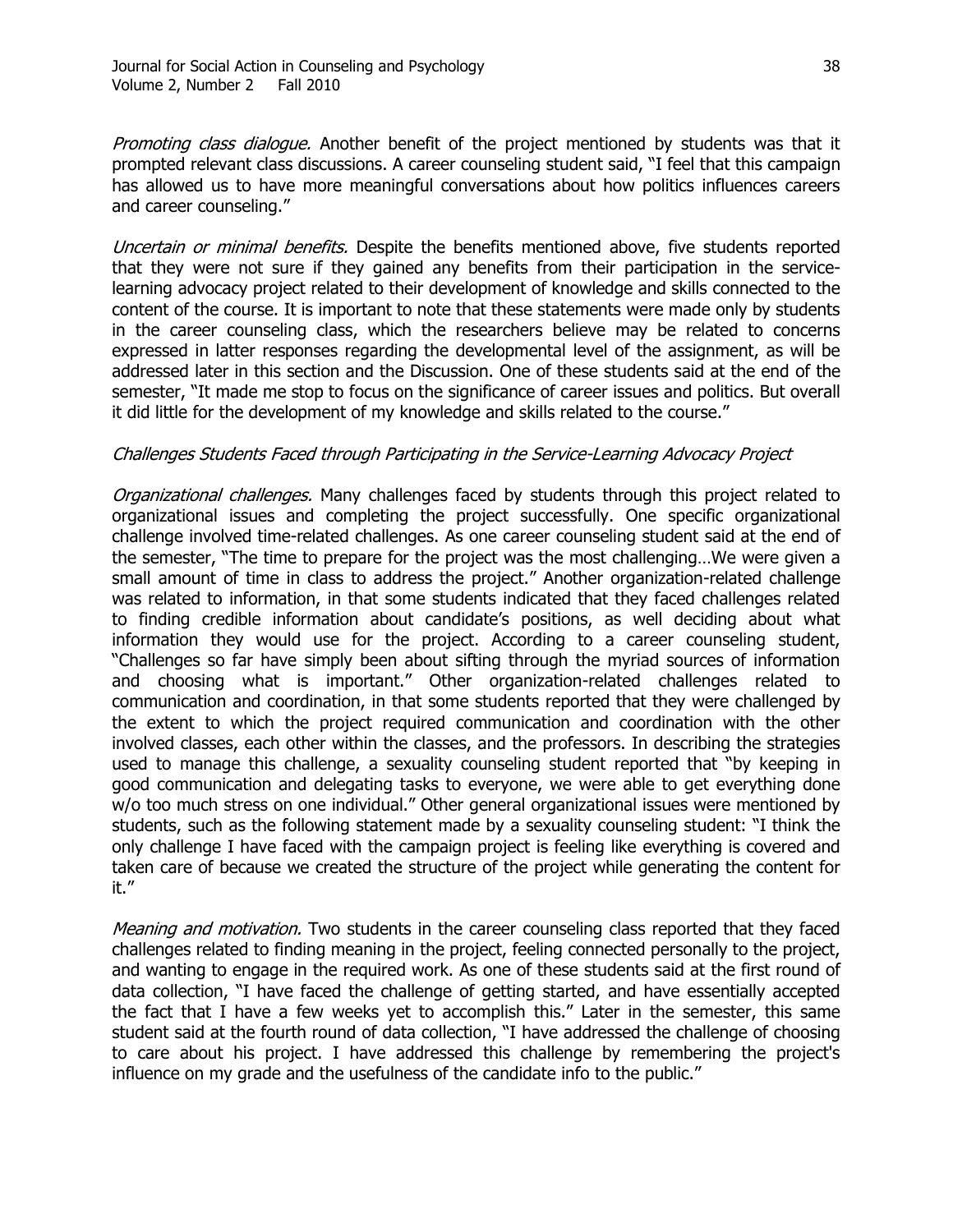Feeling overwhelmed. Another challenge mentioned by two students in the sexuality counseling course related feeling overwhelmed by the demands of the project. According to one student, "It was...overwhelming at times to have to organize all the classes and make sure the event ran smoothly."

#### Students' Suggestions for Improving the Service-Learning Advocacy Project

Although some students reported that they did not have suggestions, others provided practical suggestions for improving the project in the future. Some suggestions were specific to the chosen activities of the presidential election-themed project, and these will not be discussed because they will be less useful to counselor educators engaging in other specific activities.

Modify the scope of the project. Some students suggested that the project would be improved if the scope of the project and the level of focus given to the project in class were modified. Some students indicated that the project should be expanded in timing and/or scope in order to have a greater impact. As a career counseling student said, "I actually think we could have done more. One brief…position paper with a 10 minute presentation to the class. We could have vetted some of the issues, discussed, and decided which ones to focus for the project." Two career counseling students reported that they would have liked other course expectations and the course workload to have been reduced in order to provide more time in class for the project. One of these students requested the following: "Please take away at least one other reading and presenting responsibility if assigning this type of project in the future." Another scope-related theme was to have more continuation across classes, such as having similar projects in other classes and having this type of advocacy project become more integrated into departmental learning objectives. A sexuality counseling student said, "I think that we should continue advocacy and awareness campaigns as a department."

Developmental level, course tie-in, and engagement. One of the doctoral students suggested that this assignment may have been more appropriate for students at the master's level. This student suggested the following: "Keep this project at a Master's level. It is more developmentally appropriate to assist students in thinking things through in a more dialectical manner. At the doctoral level – we seemed bored with this!" Two possible factors contributing to this suggestion relate to students' perspectives about (a) the level of tie-in and connection of the project into the class and the class content and (b) the extent to which students had an active, engaged role in the project, as well as a say in the direction and focus of the project. Regarding the former, a career counseling class student said, "I suggest finding ways to make the project feel more connected for the class. The career component of our project did not feel as salient to the election as I had hoped." With respect to the latter factor, a different career counseling student suggested that the "project would be more beneficial to the students if...the students had a little more say in the direction of the project in terms of content or approach."

*Organization and communication*. In light of the organizational challenges faced by some students through this project described above, some suggestions for improving the project related to organization and communication and collaboration. A sexuality counseling student said, "The only suggestion I have for a possible future version of this project is to have an outline of all the duties at the onset to provide more organization for the project." As another example, a career counseling student suggested mid-way through the semester: "I think having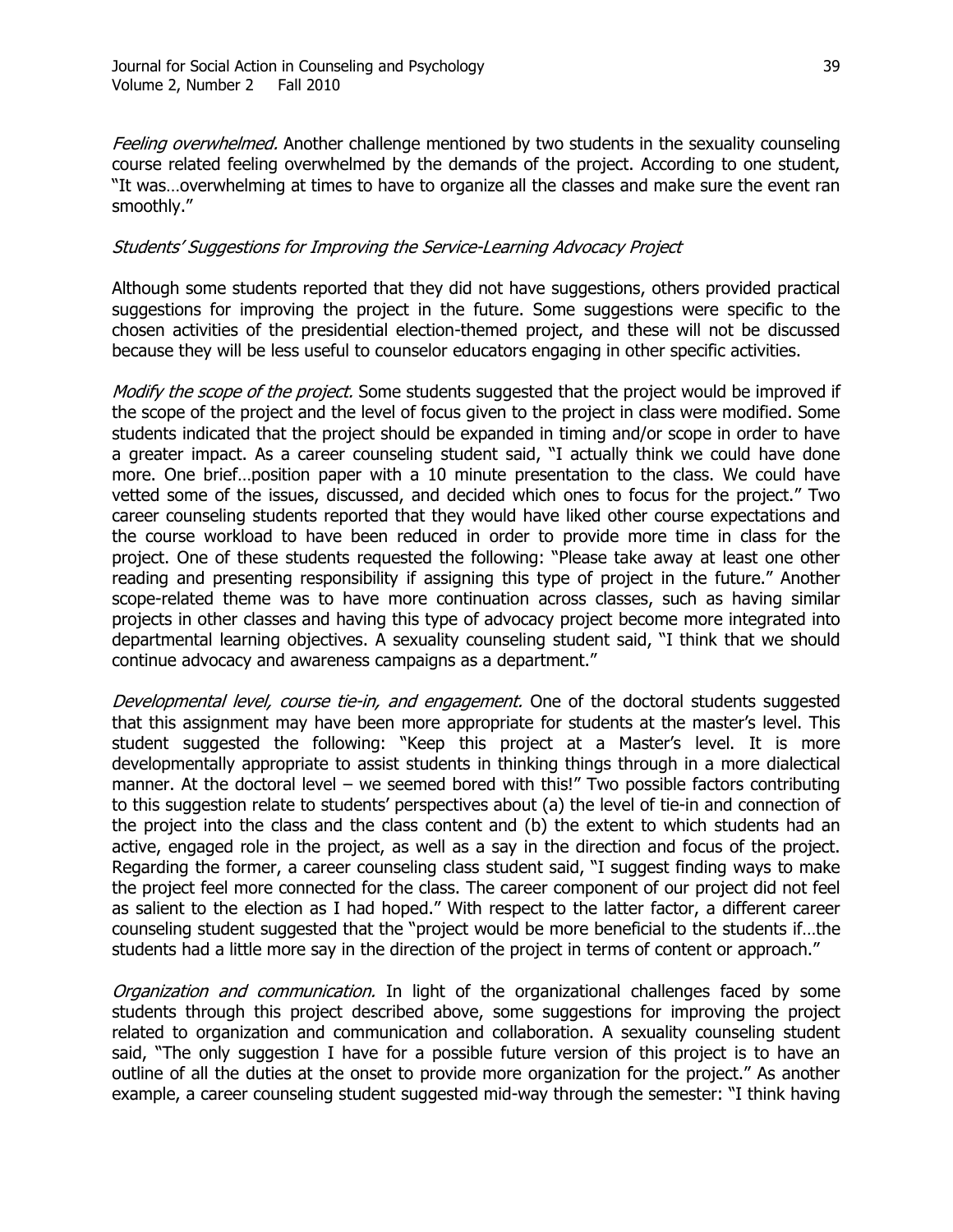more collaboration with the other classes would be helpful so we were not re-doing what they are already doing."

#### Students' Perceptions of the Use and Value of the Service-Learning Advocacy Project

Usefulness for learning and service. True to the nature of service-learning activities, several students noted the value of the project as a learning tool, and that they believed the project resulted in a valuable service for the target community (i.e., college students). According to one sexuality counseling student, "We are learning more about the course material and about our government. This is good-as counselors, we need to be aware of the government that we are working in and knowledgeable about changes in society." As another sexuality counseling student said, "It was valuable for us, who planned it and also to the public...We all learned from this."

Usefulness for developing skills. Another area in which the project was viewed as being useful and valuable was found in the development of skills, such as advocacy and event planning skills. A sexuality counseling student said, "I think it was again helpful in understanding all the work that gets put into events such as this."

Usefulness and relevance. Some students commented that the project was particularly useful given its relevance for the timing of the Presidential election. As one career counseling student said, "I think it was a valuable assignment. I think there was energy behind it because it was an historic election year."

#### Additional General Impressions

As part of the final round of data collection, students were also asked to describe their overall impressions of the project. Students' responses revealed the following themes.

Class ties and application. This theme reflected students' ideas about the project needing to be tied more closely to the class content. As one career counseling student said, "I just wish there had been more discussion about what each of us found and thought was significant."

Creative thinking prompted by the project. These statements reflected students' perspectives that the project was creative and prompted them to thinking in more abstract ways. According to a career counseling student, "Overall, it got the class thinking in a different way." Another student in that class said, "I thought it was a creative, innovative and relevant approach for a practicum project."

Fun aspects of the project. Comments within this theme reflected students' appreciation for the project being a fun, intriguing, and enjoyable experience. A sexuality counseling student said, "I really liked the project and how it turned out. It was fun and the students on campus really seemed to like the event and the information they received."

The broader application of the project. The broader application of this project was noted with regards to its impact and the opportunity it provided to generalize counseling skills to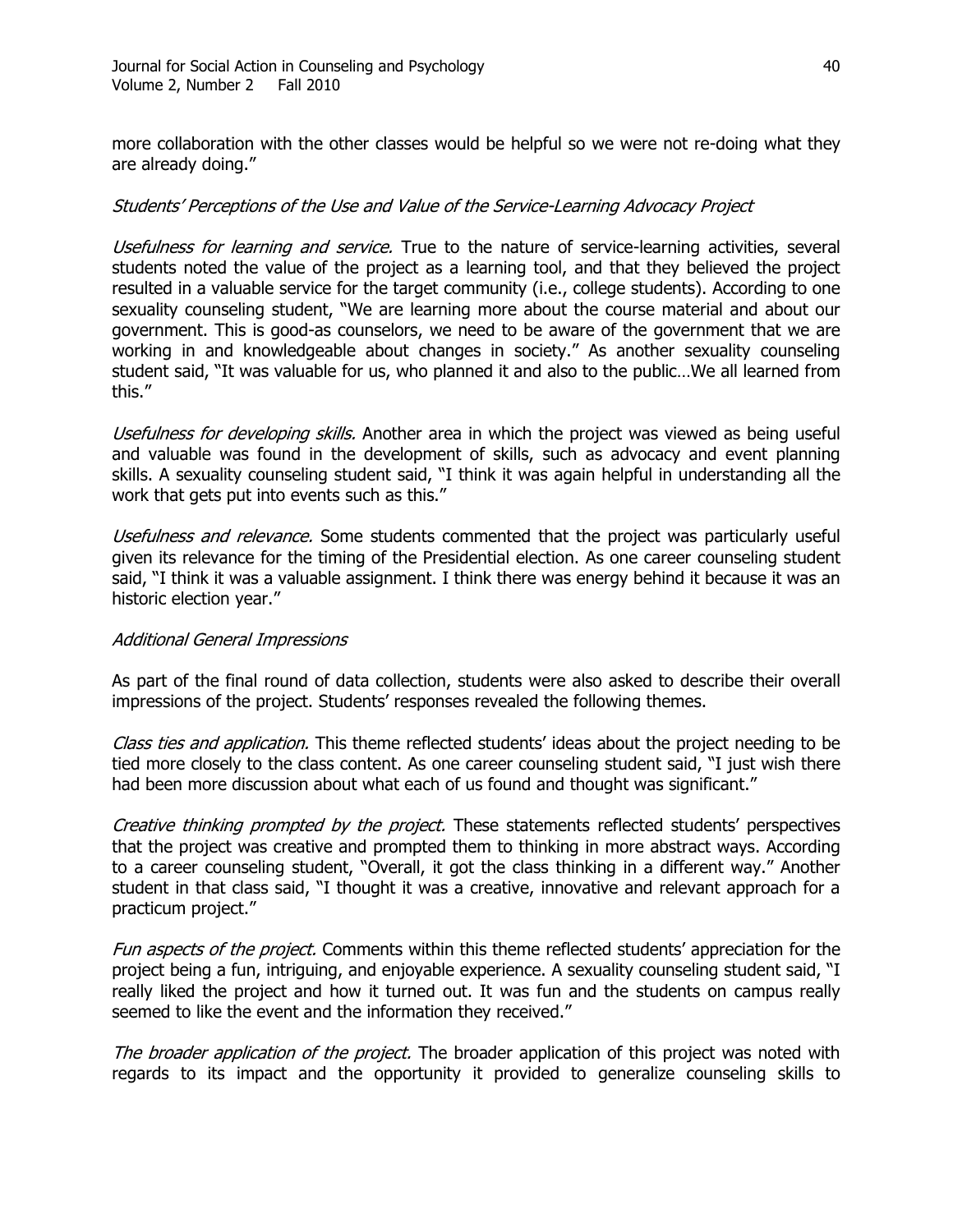community-level projects. One sexuality counseling student said, "I feel like it added another real world application of the course material (besides counseling implications)."

Skills developed through the project. The project was described as providing an opportunity for students to develop and become comfortable with new skills, as illustrated by the following comment from a sexuality counseling class student: "I think that it has gotten us more comfortable with awareness promotions, etc."

The appropriate developmental level of the project. Again, the issue of whether this project is appropriate at the doctoral level was raised in response to this question. As one career counseling student said, "At the master's level the assignment provided the students an opportunity to begin thinking more dialectically in relation to…issues that they may not have considered. At the doctoral level we were all very aware of the issues."

Overall positive experiences with the project. Some students noted that the project was a generally valuable and positive experience for them. As one sexuality counseling student said, "I liked this project; I felt that it was a project with impact and importance (which is nice)." Another student in the career counseling class said, "Short form: loved it!"

### **Discussion**

#### Limitations

The findings of this study must be considered within the context of its limitations. First, although typical of action research, it is important to note that two members of the research team were also the course instructors. As such, the instructors' biases and own reactions to the service-learning advocacy project could have influenced their interpretations of the study data provided by students. Likewise, although steps were taken to ensure that student participants' responses to the questionnaires were not linked to their identities when presented to their course instructors, it is possible that the participants' openness to responding to the questionnaires was influenced by potential confidentiality concerns. Another limitation of this study is that it was conducted at one university, and the sizes of the classes from which the participants were drawn were small. Furthermore, this study utilized qualitative methodology only, and future research could benefit from adding quantitative measures to assess various student learning outcomes related to similar projects. Additional procedures for adding more rigorous qualitative research strategies (e.g., the researchers maintaining reflexive journals and triangulating themes with participants) may be useful for improving future similar studies. Finally, students' responses were not able to be considered within the context of their demographic and professional background characteristics (e.g., gender, age, political ideologies, and, for doctoral students, extent of previous professional experience). Finally, although social justice work was discussed in the form of advocacy with the students throughout this project, the connection between advocacy and social justice work was not made explicit to the students. Thus, a limitation of this study is that the researchers did not use the social justice framework to inform and guide the discussions of counseling advocacy and service-learning, which may have been useful in enhance students' understanding of the importance of advocacy and given them a structure in which to view the development of their skills throughout this project.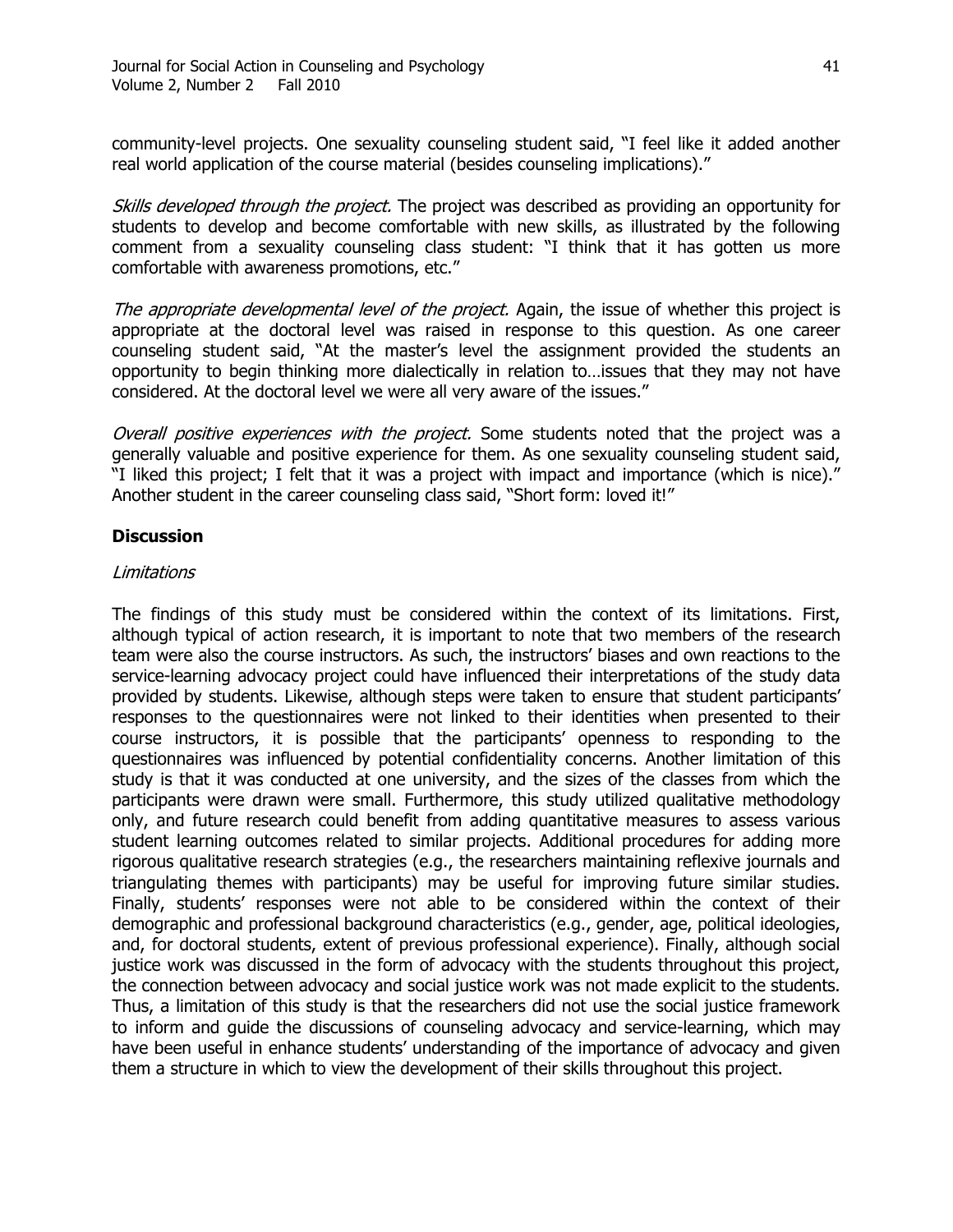#### General Conclusions and Implications for Practice and Research

Overall, the service-learning advocacy project appears to hold value for the promotion of advocacy skills and competence among counseling graduate students. Students' responses suggest that such a project holds value as both a learning experience for students and a service to the community. In particular, participating in a class-based advocacy project can help students develop advocacy competencies across the client, community, and public arena levels related to identifying the social, cultural, environmental, institutional, and political factors that affect clients' lives (ACA, 2003). This project promoted students' development of these competencies through helping them apply course material to the larger social context and facilitating their awareness of relevant public and political policies that impact clients and communities. Further, the students, particularly those in the master's level class, reported developing competencies in the public information domain of the public arena level through the preparation, communication, and dissemination of information relating to the political candidates' views on relevant sexuality, career, and mental health policies. Students reported feeling more confident in their abilities to create a public awareness campaign, and developing an understanding of the work and energy needed to successfully enact such distribution of information.

Furthermore, the project may provide students with an enjoyable experience that prompts them to engage in creative thinking about their studies. However, it is important to note that students differ in their receptiveness to this type of project. Students' reactions to a service-learning advocacy project that may be influenced by the extent to which they face and are able to manage the challenges the project presents, such as becoming organized to complete the project and finding meaning and motivation to engage in the project. Finally, although the social justice framework developed by Goodman et al. (2004) was not presented to the students throughout this project, the students identified the public awareness campaign as promoting individuals' voices by underscoring the importance of voting in the 2008 election and providing individuals with the tools, in this case the distributed information about the candidates' political platforms, to make informed decisions that will influence social change.

The findings of this study suggest that counselor educators who plan to incorporate similar service-learning advocacy projects into their courses should consider carefully (a) the appropriate developmental level of the project for the students involved, (b) strategies to present the project to students that will promote their engagement in the assignment, (c) provide a more specific theoretical framework in which to guide students' development of their advocacy skills, and (d) various organizational considerations that are required for a project to be implemented successfully.

Because the project was implemented in both a doctoral-level and an advanced masters-level course, this study offers some insight into the different needs of students at each level. It is important to note again that the two courses had differing levels of involvement in this project, so the experiences of the students in each class cannot be considered as equal. As noted earlier, the students in the masters-level sexuality counseling course played a more active role in developing, managing, and coordinating this project. Prior to the start of the semester in which the project was implemented, it was arranged by the instructors that the students in the sexuality counseling course would take primary responsibility for determining the direction and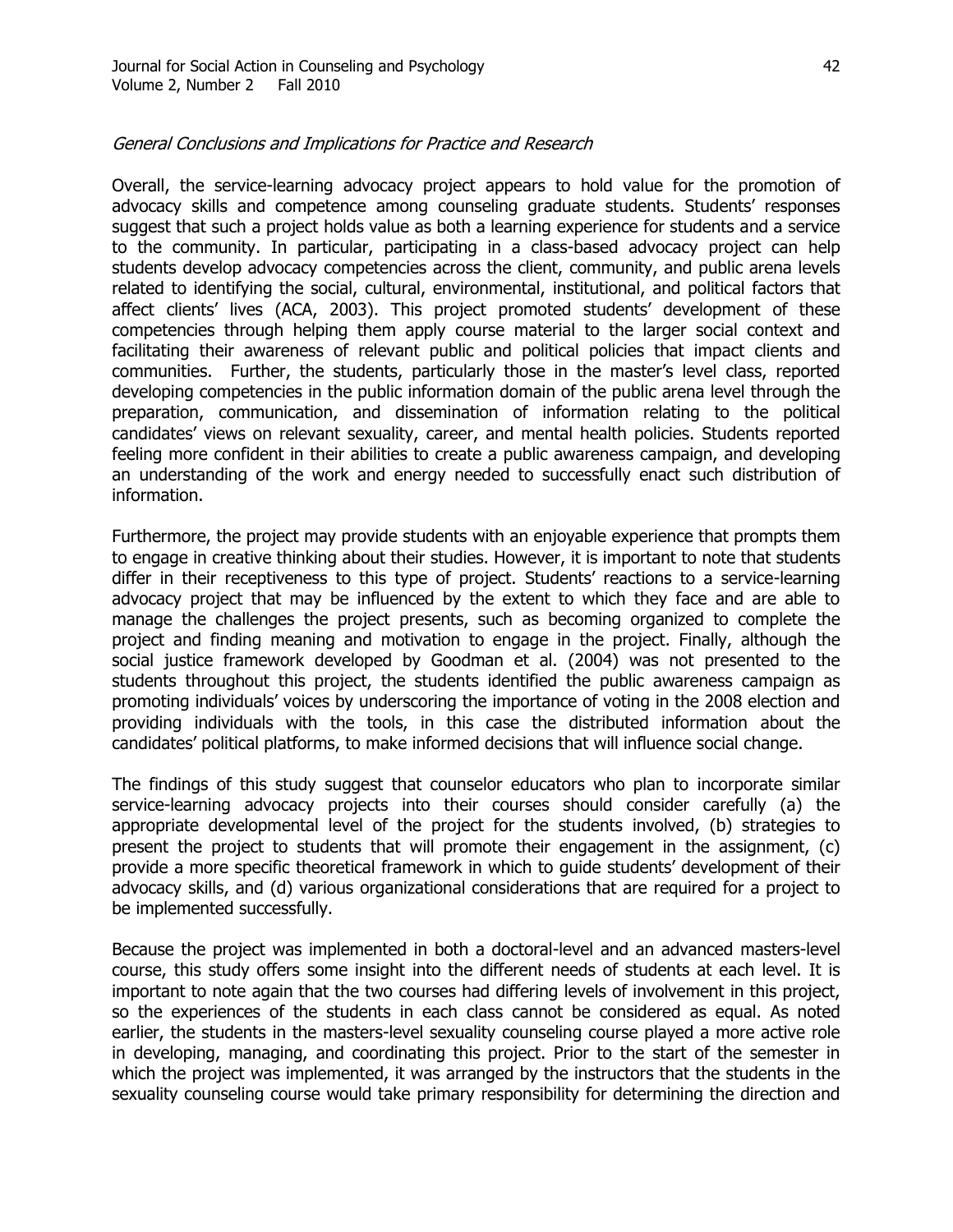format of the project. Students in the career counseling course therefore followed the directions of the sexuality counseling students with regard to what they would do at the project-related event and the information they would include in the policy guidebook they created. These arrangements were made by the instructors with regard to other class expectations and objectives.

However, some doctoral students' comments through this study suggested that taking the role of following the directions of the masters students may have resulted in the doctoral students becoming less engaged in the project. This is not to say that the masters-level students were not capable of coordinating the project; it is evident from their responses to this study that they were quite capable and that they benefited educationally and professionally from doing so. Rather, counselor educators who implement similar service-learning advocacy project in doctoral-level courses may want to ensure that these students have greater opportunities to control the direction of the project, particularly with regard to planning and creative thinking. If the project described in this article were to be implemented again with both levels of students participating, strategies for increasing the meaning of the project for the doctoral students could have included having each course be responsible for coordinating one aspect of the project (i.e., the guidebook or the project-related event) or doing two separate projects with a similar theme, in which each class was fully responsible for planning and carrying out one project.

Counselor educators who implement service-learning advocacy projects in the future also are encouraged to present the project to students in a manner that will promote and maintain their engagement in the assignment. The results of this study indicate that one of the most important strategies for doing this involves making clear connections between the project and the content and objectives of the course. Students appeared to struggle with this project when they viewed it as having limited direct relevance to their coursework. On the other hand, students appreciated when the project provided them with opportunities to make connections between their course materials and the broader social context, such as public policies and needs within the larger community. Based on the findings of this study, we recommend that counselor educators using similar projects in the future utilize the following strategies: (a) When first presenting the project to students, describe a clear rationale for its relevance and importance to the topic of study; (b) Ensure that the course is structured to allow students to have adequate time and energy (both within and outside of class) to devote to the project; (c) Consider developing multi-semester projects so that the learning is not limited to a single semester; (d) Create opportunities during class discussions to relate material covered in class (e.g., readings, lectures) to the skills and knowledge being developed through the servicelearning advocacy project; (e) Throughout the duration of the project, allot time for student reflection on their direct learning experiences through the project (Eyler, 2002); and (f) If it becomes apparent that students' motivation and engagement for the project is lacking while the project is being implemented, address these concerns through frank course discussions with students and work with students to develop strategies for enhancing their engagement in the project.

Counselor educators planning service-learning advocacy projects also should enter into these projects with a full acknowledgement of the various organizational considerations for such projects to be implemented successfully. The time and energy demands of service-learning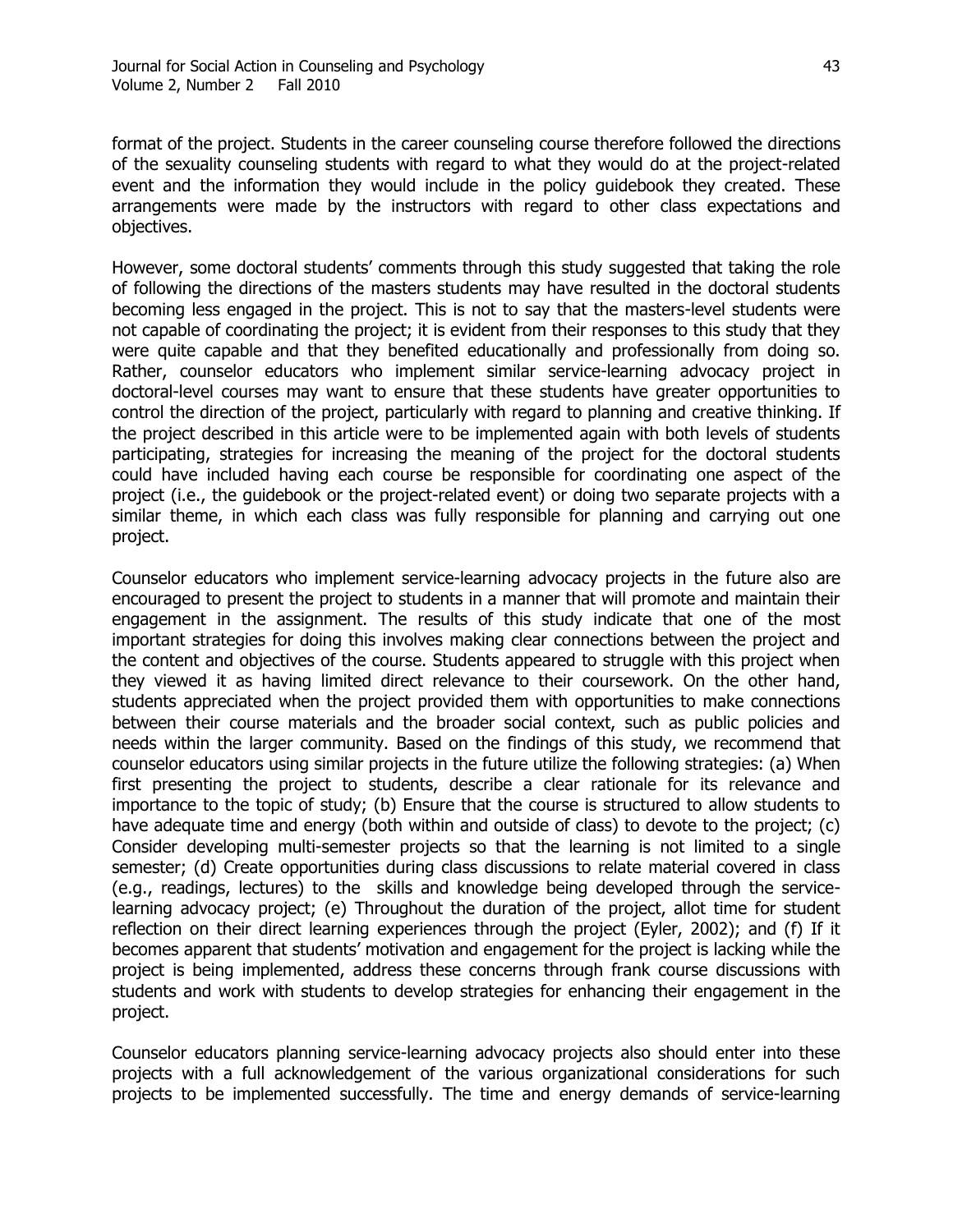projects for faculty members have been noted previously (Stadtlander, 2002). Thus, faculty members should make efforts in advance to help ensure an organized, well-planned project. These efforts can begin with a detailed description of the assignment in the course syllabus. Descriptions of project-specific behaviors expected of students can also be provided to support students in their work. Effective communication appears to be an essential element of a successful project, among classmates, between students and professors, and, if applicable, between the classes involved in multi-class projects. Assigning a liaison between classes in multi-class projects can help to facilitate this latter form of communication and collaboration, which was the case with the project described in this article. As one student said, "We have a liaison between our class and the others which has helped." Depending on the nature of the assigned project, other organizational issues that may need to be considered include developing a time-line, creating a budget, and providing students with access to informational resources related to the project.

The study described in this article can serve as a foundation for future research relating to the effectiveness of service-learning projects in counselor education courses, as well as the development of advocacy skills among counseling graduate students. Future studies should be conducted to evaluate the impact of service-learning activities on such student learning outcomes as course grades, knowledge of counseling advocacy competencies, and long-term engagement in advocacy- and service-related activities within the counseling profession. Specifically incorporating a social justice theoretical framework, such as the one created by Goodman et al. (2004), may provide students with a structure to comprehend their advocacy skill development and would serve as an efficient guide for future research. A combination of qualitative and quantitative methodologies can provide counselor educators with different types of understanding of how best to include these projects in their courses.

Beyond assessing the impact of these projects for student outcomes, future research is needed to determine the impact that service-learning advocacy projects have upon the broader systems they are intended to influence. This research may be focused on the basic impact of these projects (e.g., How many people read materials developed by students?; How many people attended events hosted by students?), as well as on the extent to which students' efforts result in desired behavioral and/or attitudinal changes (e.g., To what did members of the target audience develop increased knowledge about public policy through the project materials?; How likely were members of the target audience likely to change their decisions about voting based on the information they learned through the project materials and activities?). Students may be able to be engaged in these evaluation processes, further adding to their opportunities to develop knowledge and skills through these projects.

Finally, as the counseling profession continues to move toward greater recognition of the value of advocacy as a form of social justice work for the profession (ACA, 2003; Myers & Sweeney, 2004; Myers, Sweeney, & White, 2002), research can be conducted to identify the effectiveness of the skills and knowledge foundations that promote professional advocacy. Equipped with this information, the profession can move forward in developing and refining instructional methods for training students to develop competence in advocacy for the profession and for promoting the welfare of clients and society.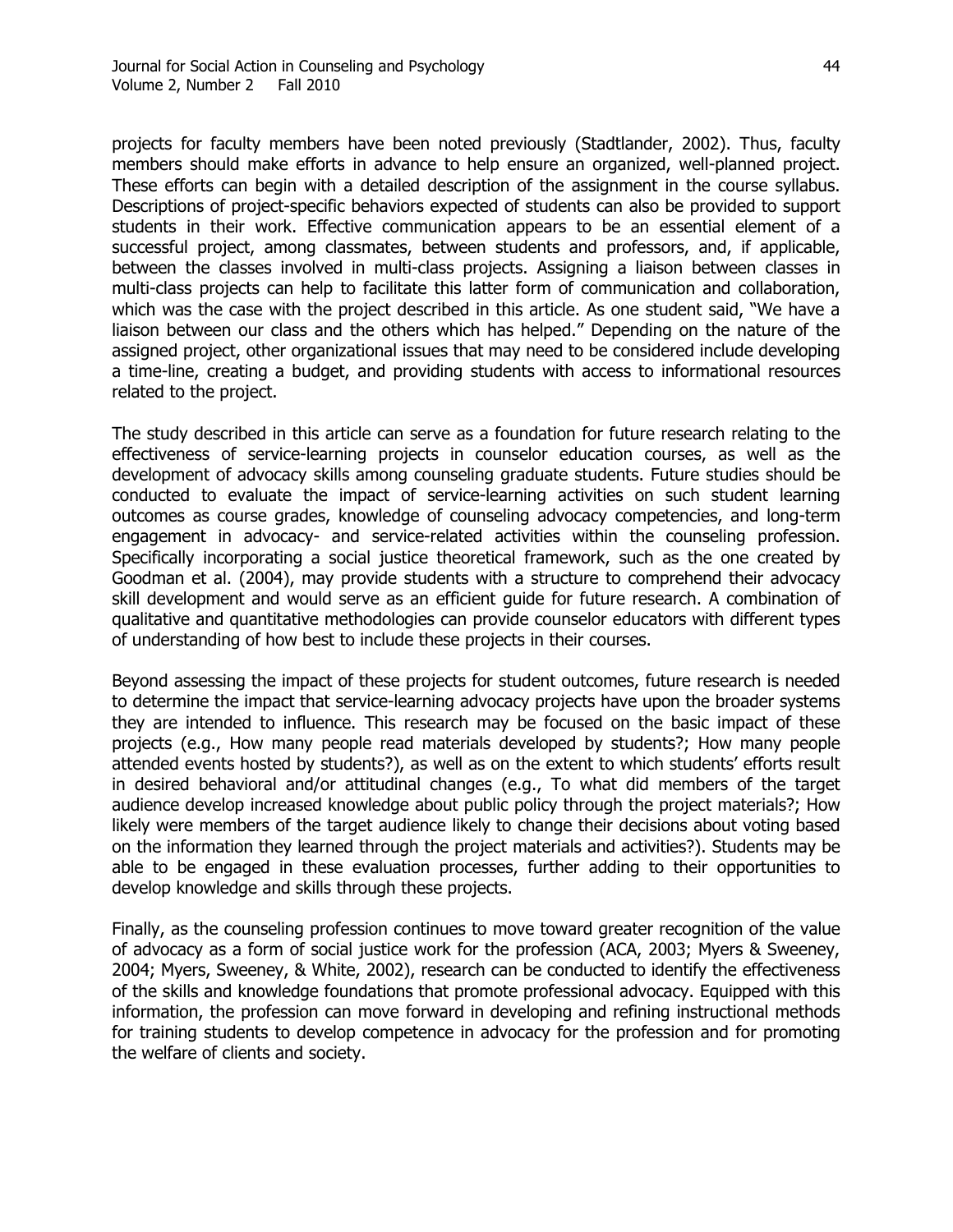Contact information/Correspondence:

Christine E. Murray 224A Curry Building; Greensboro, NC 27412 Email: cemurray@uncg.edu

Christine E. Murray, Ph.D., LPC, LMFT, Assistant Professor; Amber L. Pope, M.S., LPC, Doctoral Student; The University of North Carolina at Greensboro; and P. Clay Rowell, Ph.D., LPC, Assistant Professor; Community Counseling Program; North Georgia College and State University. This study was supported by a research grant from the Southern Association for Counselor Education and Supervision.

### **References**

- Alderson, K. G. (2004). A different kind of outing: Training counselors to work with sexual minority clients. Canadian Journal of Counseling, 38, 193-210.
- Anderson, R. D., & Price, G. E. (2001). Experiential groups in counselor education: Student attitudes and instructor participation. Counselor Education & Supervision, 41, 111-119.
- American Counseling Association (ACA; 2003). Advocacy Competencies. Alexandria, VA: Author. Retrieved October 29, 2008, from http://www.counseling.org/Publications.
- American Counseling Association (ACA; 2005). ACA Code of Ethics. Alexandria, VA: Author. Retrieved February 20, 2008, from http://www.counseling.org/Resources/CodeOfEthics/TP/Home/CT2.aspx.
- Baber, K. M., & Murray, C. L. (2001). A postmodern feminist approach to teaching human sexuality. Family Relations, 50, 23-33.
- Baggerly, J. (2006). Service-learning with children affected by poverty: Facilitating multicultural competence in counseling education students. Journal of Multicultural Counseling & Development, 34, 244-255.
- Barbee, P. W., Scherer, D., & Combs, D. C. (2003). Prepracticum service-learning: Examining the relationship with counselor self-efficacy and anxiety. Counselor Education & Supervision, 43, 108-119.
- Burnett, J. A., Hamel, D., & Long, L. L. (2004). Service-learning in graduate counselor education: Developing multicultural counseling competency. Journal of Multicultural Counseling & Development, 32, 180-191.
- Burnett, J. A., Long, L. L., & Horne, H. L. (2005). Service-learning for counselors: Integrating education, training, and the community. Journal of Humanistic Counseling, Education & Development, 44, 158-167.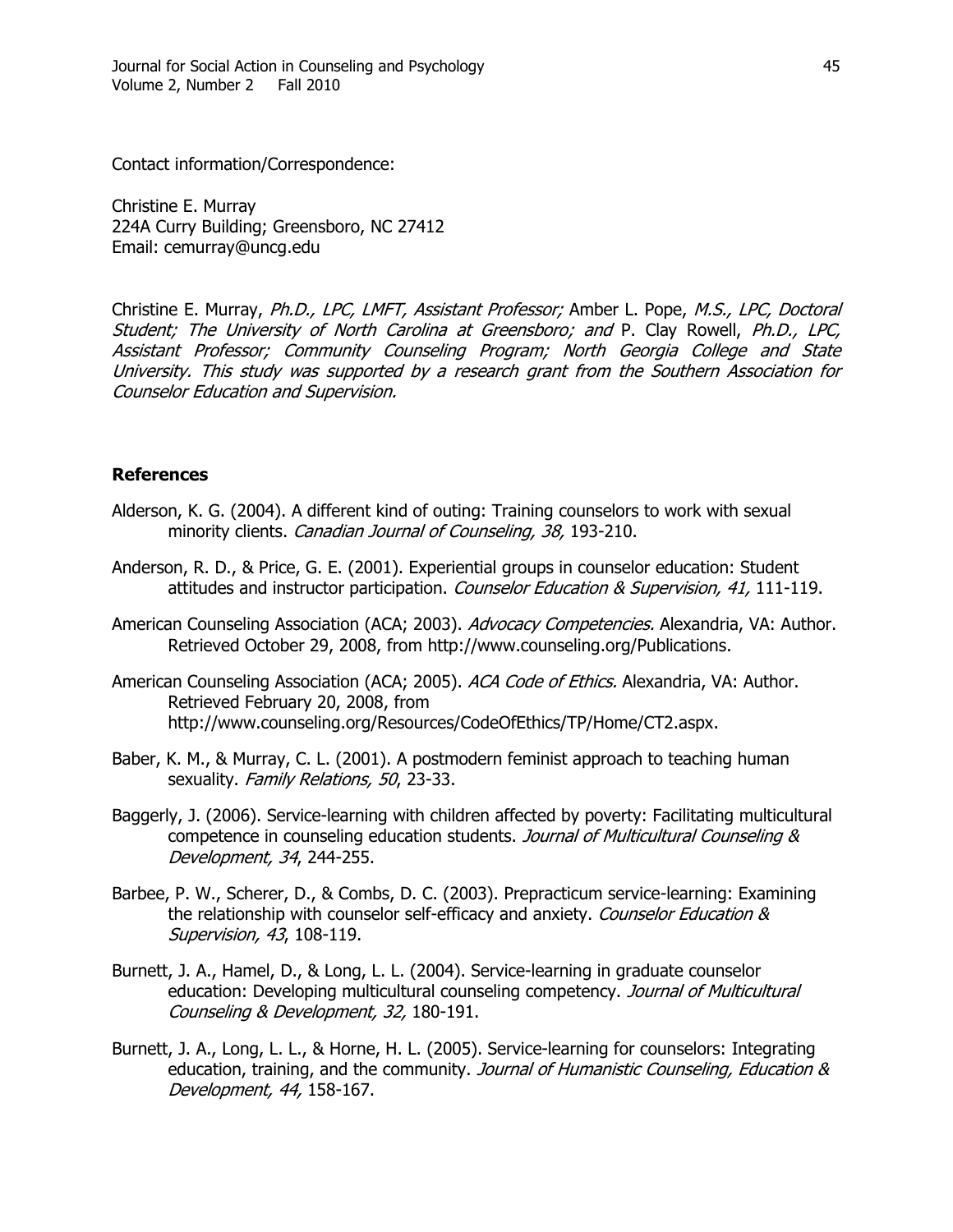- Council for Accreditation of Counseling and Related Educational Programs (CACREP; 2001). 2001 Standards. Alexandria, VA: Author. Retrieved February 20, 2008, from http://www.cacrep.org/2001Standards.html.
- Counselors for Social Justice (CSJ, n.d.). CSJ position statement on infusion of the Advocacy Competencies into counseling and counselor education programs. Retrieved June 13, 2 010 from http://counselorsforsocialjustice.com/advocacyinfusion.pdf.
- Eriksen, K. (1999). Counselor advocacy: A qualitative analysis of leaders' perceptions, organizational activities, and advocacy documents. Journal of Mental Health Counseling, 21, 33-49.
- Eyler, J. (2002). Reflection: Linking service and learning—Linking students and communities. Journal of Social Issues, 58, 517-534.
- Ferrance, E. (2000). Action research. Providence, RI: Brown University. Retrieved February 20, 2008, from http://www.alliance.brown.edu/pubs/themes\_ed/act\_research.pdf.
- Goodman, L. A., Liang, B., Helms, J. E., Latta, R.E., Sparks, E., & Weintraub, S. R. (2004). Training counseling psychologists as social justice agents: Feminist and multicultural principles in action. The Counseling Psychologist, 32, 793-837.
- Gray, L. A., Cummins, E. J., Johnson, B. P., & Mason, M. J. (1989). Human sexuality instruction in counselor education curricula. Counselor Education and Supervision, 28, 305-317.
- Hill, C. E., Thompson, B. J., Hess, S. A., Knox, S., Williams, E. N., & Ladany, N. (2005). Consensual qualitative research: An update. Journal of Counseling Psychology, 52, 196- 205.
- Hill, C. E., Thompson, B. J., & Williams, E. N. (1997). A guide to conducting consensual qualitative research. The Counseling Psychologist, 25, 517-572.
- Humphrey, K. M. (2000). Sexuality counseling in counselor preparation programs. The Family Journal: Counseling and Therapy for Couples and Families, 8, 305-308.
- Kenny, M. E., Horne, A. M., Orpinas, P., & Reese, L. E. (2009). *Realizing social justice: The* challenge of preventive interventions. Washington, DC: American Psychological Association.
- Kiselica, M. S., & Robinson, M. (2001). Bringing advocacy counseling to life: The history, issues, and human dramas of social justice work in counseling. Journal of Counseling and Development, 79, 387-397.
- Kitzrow, M. A. (2002). Survey of CACREP-accredited programs: Training counselors to provide treatment for sexual abuse. Counselor Education and Supervision, 42, 107-118.
- Murray, C. E., Lampinen, A., & Kelley-Soderholm, E. L. (2006). Teaching family systems theory through service-learning. Counselor Education & Supervision, 46, 44-58.
- Myers, J. E., & Sweeney, T. J. (2004). Advocacy for the counseling profession: Results of a national survey. Journal of Counseling and Development, 82, 466-471.